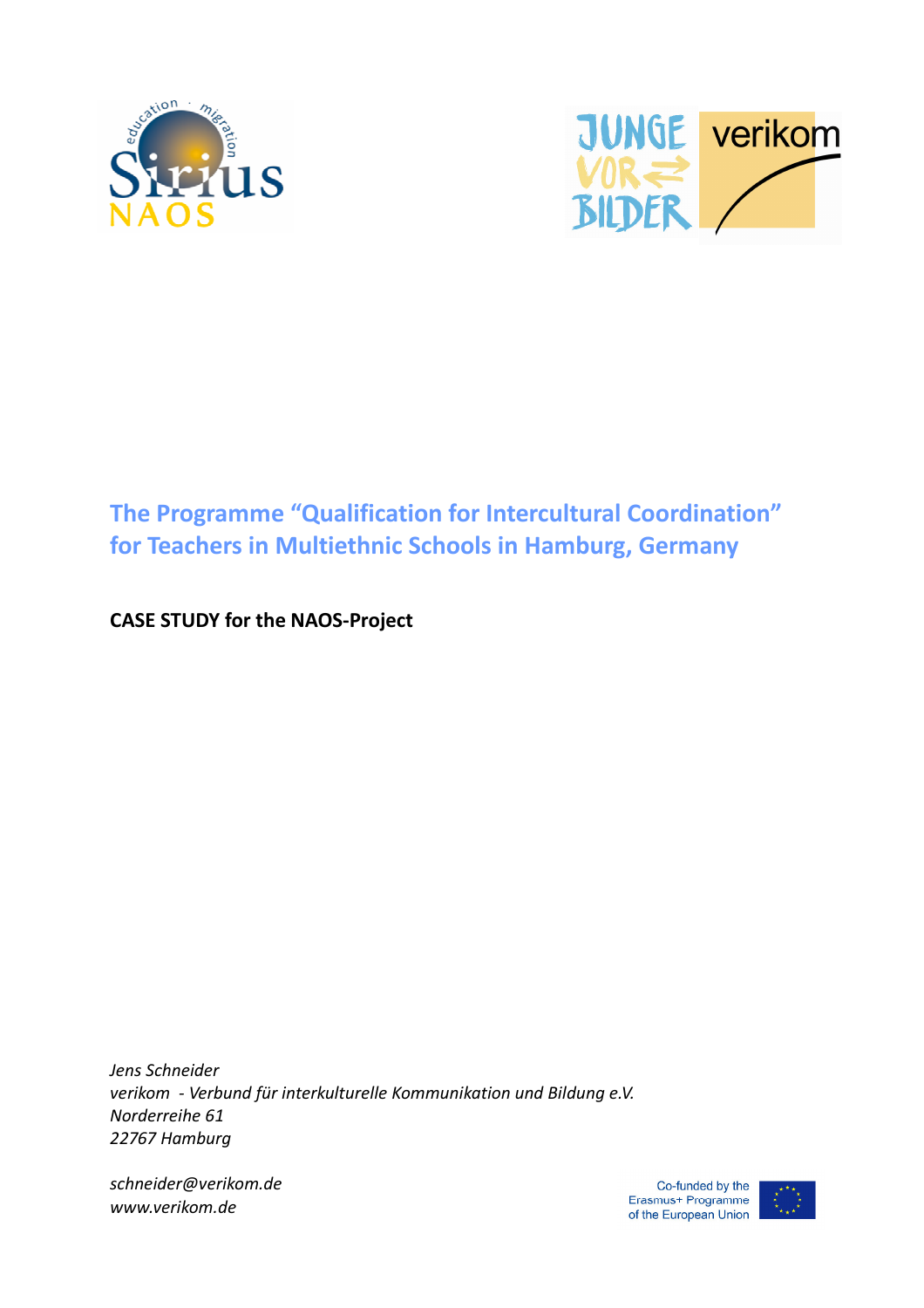# **NAOS: Intellectual Output (O5) case studies**

Countries face challenges in catering for the diverse needs of migrant students and narrowing the gaps in education outcomes between native students and immigrant students. (Inter)national evidence (OECD 2010 Reviews of Migrant Education) suggest that strategies to raise education outcomes for migrant students need to focus on school level and system level, such as:

- preparing school leaders and teachers to meet the needs of diverse student groups;
- increasing student opportunity to learn language (mother tongue as well as language of instruction) in regular school lessons;
- encouraging schools to build capacity in the area of dealing with diversity;
- making collaboration between school and community more effective.

The central topic in NAOS is professional capacity concerning dealing with diversity related to migration (in all its different forms). Professional capacity includes innovative forms of cooperation between educational professionals and other professionals dealing with children.

NAOS is complementary to the SIRIUS policy network carried out from 2012 to 2014. SIRIUS has promoted and enhanced knowledge transfer among stakeholders in order to improve the education of children and youngsters from migrant background. One of the focal points in SIRIUS was professional capacity. The difference between the SIRIUS activities in this area and the NAOS activities concern the specific focus on pre- and in-service modules for professional development as well as the inclusion of schools in the network.

One of the activities is running case studies (Intellectual Output O5) in three different non-NAOS countries with a focus on an inspiring approach, method or pedagogical act in teaching inclusion dealing with diversity.

### **This report reflects findings of a case study held in Hamburg, Germany.<sup>1</sup>**

l

 $<sup>1</sup>$  This project has been funded with support from the European Commission. This report reflects the views only of the</sup> author, and the Commission cannot be held responsible for any use which may be made of the information contained therein.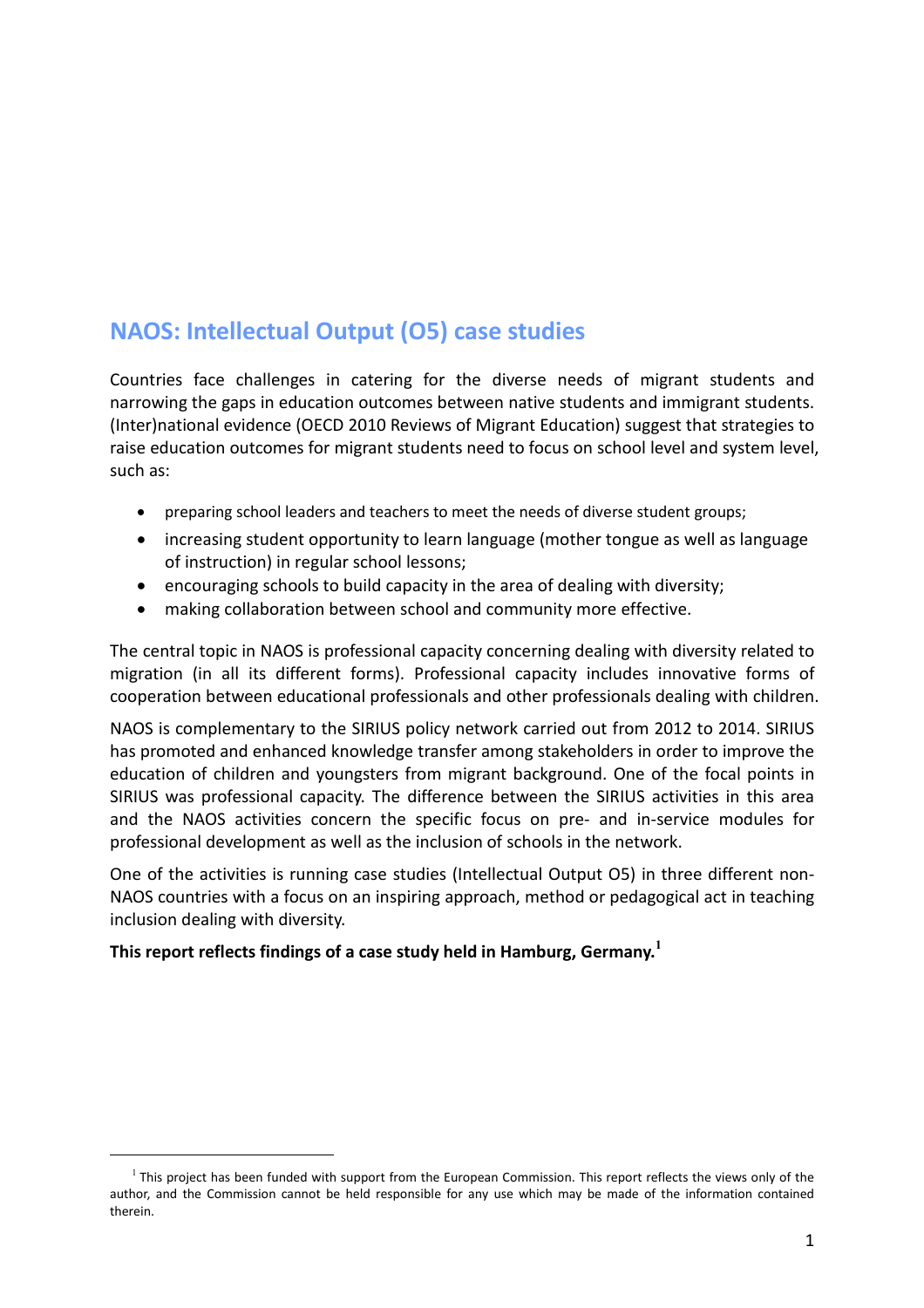## **Background Hamburg**

Demographically, Hamburg is a city with a moderate share of immigrant population. At the end of 2016, 34% of the total population (i.e. 630,000 persons) are either foreign-born or native-born children of immigrants. However, there is a strong age component involved: the share of those with a "migration background" is 50%, when looking at the age group below 18 (and even higher shares at the younger ages). Due to considerable social differences across districts and neighbourhoods, and the overwhelmingly working-class background of immigrants, there are also strong differences with regard to the distribution of the migrant populations in the different neighbourhoods, ranging from below 15% in the more rural peripheral areas of the city to more than 75% in some neighbourhoods. The following graph shows the unequal spatial distribution of children and youth of "immigrant background" in Hamburg (Statistik Nord 2017):



#### Kinder und Jugendliche mit Migrationshintergrund in Hamburg am 31.12.2016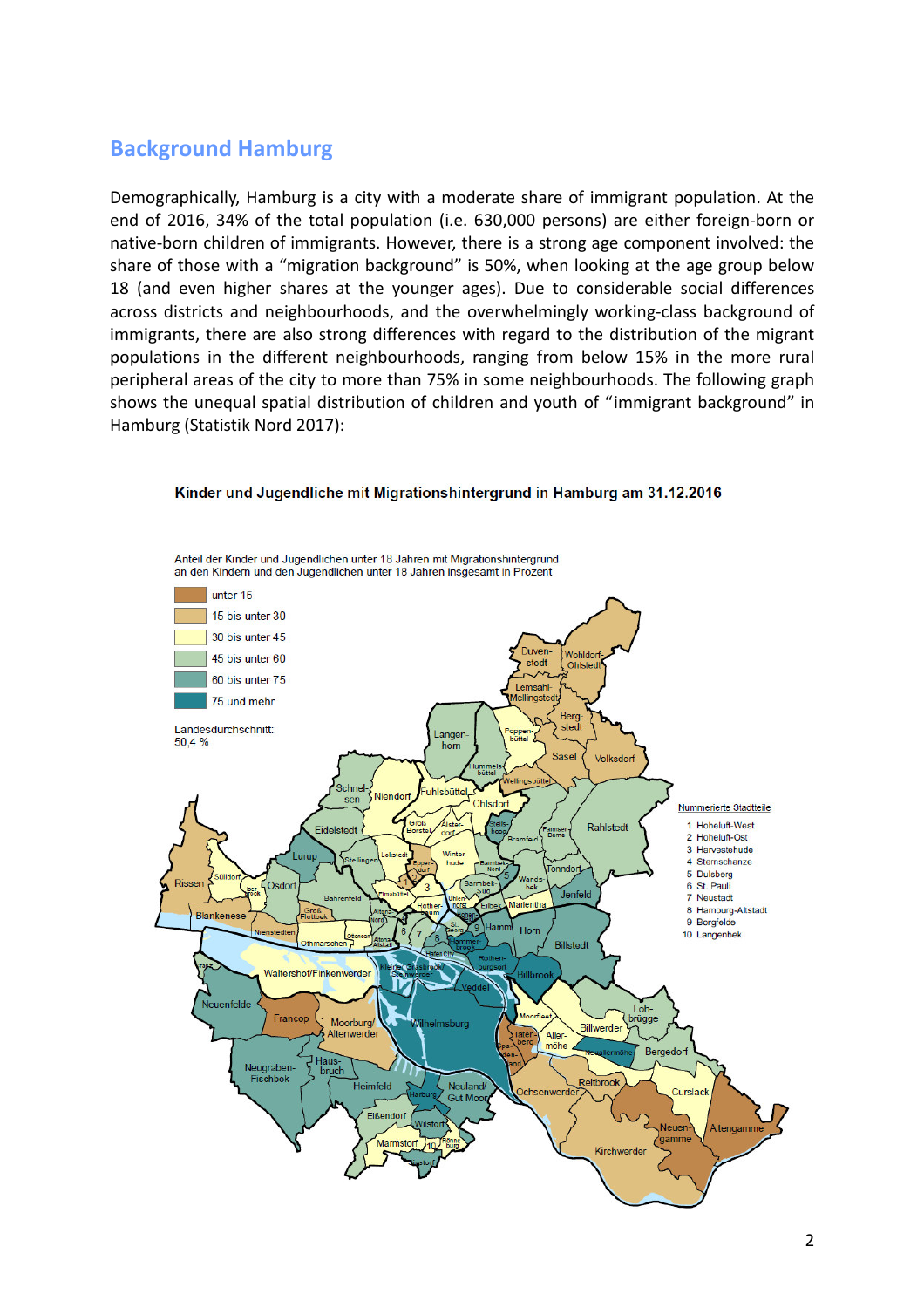The main countries of origin of immigrant populations in Hamburg are, by order of size: Turkey, Poland, Afghanistan, Russian Federation, Iran, Kasachstan, Syria, Portugal, Romania, Ghana, Italy, Bulgaria, and Greece (groups with above 10 thousand persons, including first and second generation).

Schools in certain areas have been dealing with a very diverse student force since long, and also high indices of socially deprived families. To account for this, two decades ago a system of measuring the degree to which schools are "socially cumbered" was installed – the socalled KESS-factors (acronym for "competences and attitudes among pupils" in German), ranging from 1 (= socially strongly cumbered) to 6 (= socially strongly privileged). The KESSfactors were used, among other things, to allocate resources to schools, so that, for example, KESS 1-schools would have a lower frequency of pupils per class and receive extra-funds for language support-programs. Relatively new phenomena today are that (a) there is a growing number of schools in which children of non-immigrant background represent just a small minority as all other children, and (b) there is a growing number of middle-class neighbourhoods (and schools) in which children of "migrant background" make up about one third of the student force.

Over many years there have been growing demands by educational scientists for more general and holistic approaches and strategies for dealing with the increasing heterogeneity of the student force and phenomena, such as grouping along ethnic boundaries and cultural differences, and discrimination. "Intercultural Opening" (IKÖ) and "intercultural school development" have been two key terms that do not only refer to the simple presence of pupils with different home languages, identities, family backgrounds and religions, but also to equal educational chances and the promotion of individual talent and potentials, independently from the social and ethnic familial background.

Hamburg has been at the forefront of these nation-wide debates for a number of reasons:

- together with Berlin and Bremen it shares being a city, but also a federal state of its own. Since education in Germany is entirely in the responsibility of the 16 federal states, educational policies can be more directly decided and put into practice in these three cities than in those which belong to the larger territorial states;
- it has a long social-democratic tradition of educational reforms that aim at a broader and better participation of children from socially disadvantaged families in the educational system. Hamburg's latest school reform in 2009 was the first in Germany to replace the long criticised three-track-system in lower secondary education by two school types that both offer direct access to higher education: the academic *Gymnasium* and the comprehensive *Stadtteilschule* ("district school");
- in the mid-1990s and on the basis of a joint declaration of the German ministers of education, intercultural education became a central topic in the city's educational legislation and in teacher education;
- the city founded one of the most prestigious and advanced university centres for intercultural education (*Arbeitsstelle Interkulturelle Bildung*) in Germany at the Department of Education of the University of Hamburg, which contributed scientifically to the introduction of elements of intercultural and multilingual education into the curriculum of teacher education. Shortly after an Information Centre for Intercultural Education (BIE) for schools and teachers was founded at the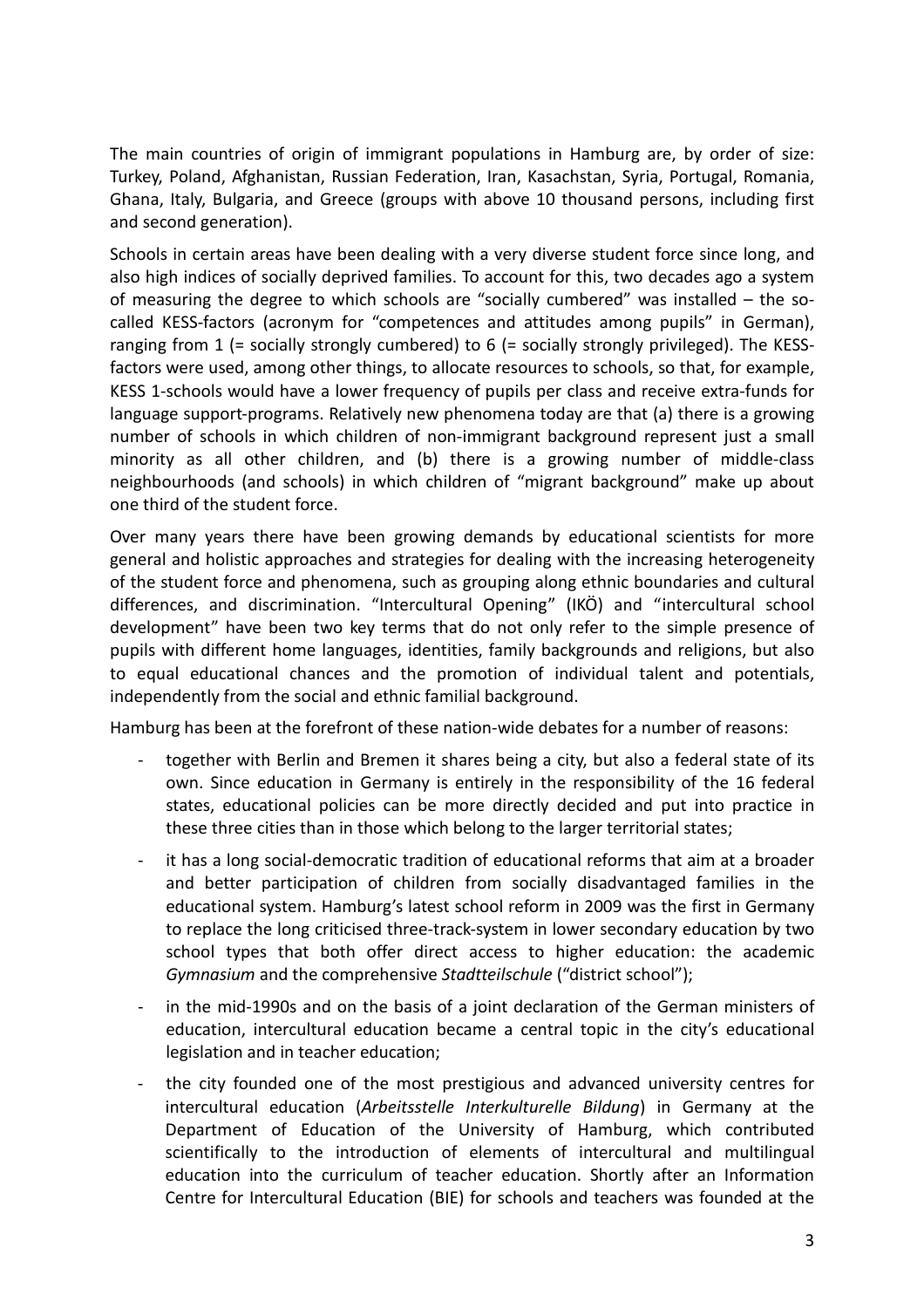State Institute for Teacher Education and School Development that is responsible for the in-service training of teachers. The BIE was also a founding member of a nationwide network of experts in intercultural education in schools, called INKA. $^2$ 

This period in the late 1990s was followed by a certain backlash in the early to mid-2000s, when a conservative-right wing populist government stopped the further development and drew back a number of political measures, such as e.g. the promotion of bi-lingualism, echoing also a certain reluctance in the educational authorities to give the topic of intercultural education and raised awareness and sensibility for diversity among teachers its corresponding central place and importance.

However, this changed again when, in the late 2000s, new elections led to a conservativegreen coalition in which the new Minister of Education came from the Green Party. The new minister not only initiated the above mentioned reform, but also put intercultural education high-up on the political agenda again. Part of the new strategy was to strengthen two aspects: more intercultural awareness and sensibility, but also more intercultural competences in the *teacher force* – including the intensified training and recruitment of teachers of immigrant background – and making a positive and accepting approach to the heterogeneity of the student force a central topic in *school development*.<sup>3</sup> In 2010 was founded the local branch of the nation-wide Network of Teachers with an Immigration History.<sup>4</sup> And the above mentioned Information Centre for Intercultural Education (BIE) also initiated the elaboration of a training concept for "mainstreaming" intercultural education in schools by qualifying active teachers as "intercultural coordinators". This course was advertised and realised as a pilot project for the first time between 2012 and 2014.

## **The Concept of "Qualification for Intercultural Coordination"**

The concept was developed in cooperation between the BIE and a project with a particular expertise in intercultural projects in education and the labour market: *BQM – Beratung,*  Qualifizierung, Migration ("Counselling, Qualification, Migration")<sup>5</sup> and is based on the conviction that more holistic strategies are needed which connect what happens in the classrooms with changes in the organisation, with the adaptation of pedagogical contents and tools, and with the wider institutional and social environment of schools: It is the school as a whole that needs to develop. Therefore the concept targets individual teachers – and their capacity to reflect their routines and actions and to plan and execute locally adapted changes – but also the schools that need to change or adapt as social organisations. As the project flyer states:

The objective of this qualification measure is to qualify Intercultural Coordinators to support their

j

 $^2$  http://www.lehrerinnenfortbildung.de/cms/images/stories/arbeitsgruppen/inka/inka2016.pdf

 $3$  It should also be mentioned here that in 2009 Germany signed the UN-Convention of the Rights of Persons with Disabilities which was translated in Hamburg among other things into the right of children with disabilities to be educated in regular schools (called "inclusion"). This means that the topic of dealing with heterogeneity and diversity got an additional dimension that put a lot of pressure on schools, but also demonstrated the need for a more generalised concept in the approach to heterogeneity in schools.

<sup>&</sup>lt;sup>4</sup> http://li.hamburg.de/netzwerk; see on these teacher networks in Germany also the following SIRIUS position paper: http://www.sirius-migrationeducation.org/wp-content/uploads/2014/12/Position-Paper-Teachers\_final.pdf

<sup>5</sup> The project BQM was initiated in 2002 by the City Mayor and is hosted by the NGO *Koordinationsstelle Weiterbildung und Beschäftigung e.V.* that works in the field of professional training and qualification for groups that face certain obstacles in the access to the labour market, such as e.g. women, migrants, and refugees.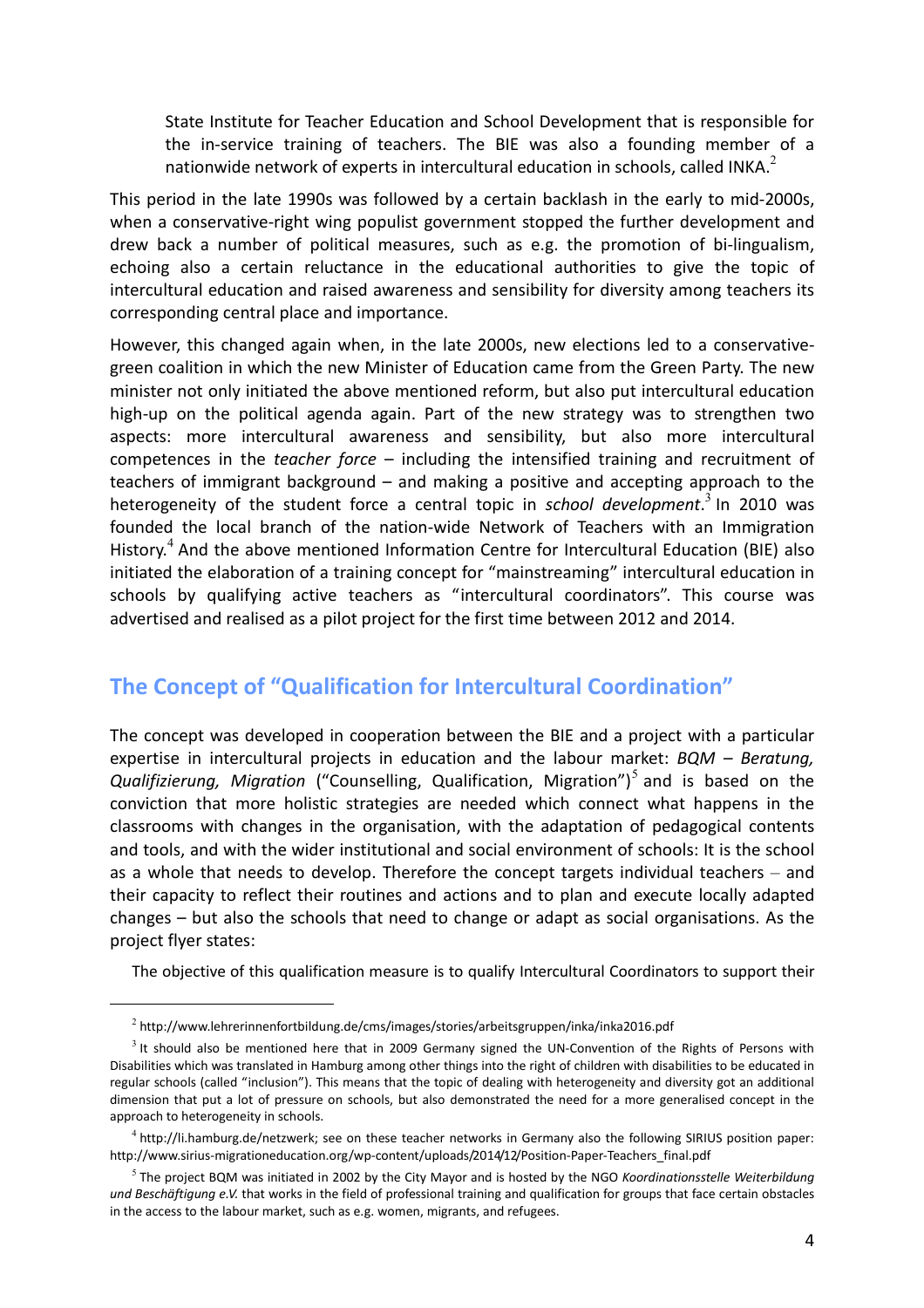school's development processes with their intercultural expertise. For this, they are introduced to the basic fields of action of intercultural school development at the level of teaching, organisation and personnel. (…) During the qualification they will also be constantly advised as regards the concept they develop for their schools.

It is an explicit goal of the program to go beyond bringing more teachers into trainings for intercultural education in diverse classrooms, because "these are frequently not more than a drop in the bucket". The difference is that the teachers in this program are understood as "agents of change" for initiating processes of *organisational development* that aim at the "intercultural opening" of the school as a whole. The program makers are convinced that  $$ as broader long-term effects – this will help to create a "better social climate", a more inclusive school, offering more equal chances to all its pupils, and also contribute to a general improvement of the pupils' school results.<sup>6</sup>

The concept works with three interwoven basic strands:

### *1. Working on the participating teachers' own attitudes and convictions on the basis of "antibias-training" and "prejudice-conscious pedagogy"*

Anti-bias-training is a concept developed in South Africa that tries to raise awareness of the omnipresence of biases in regarding different groups of people on the basis of frequently widely unconscious pre-judgements and evaluations. These are part of one's socialisation, so that anti-bias-training presupposes that it needs particular efforts to become aware of one's own biases as a departure point for raising the awareness about these biases also in other persons. This is obviously particularly relevant for professionals of education. The participants of the qualification reflect their own background and experiences and are made aware of the interpretational frames they use for narrating these experiences. In a next step, they learn how they can make use of this awareness in teaching processes, for which the concept of "prejudice-conscious pedagogy" provides useful practical tools and a general methodological framework. The idea is thus that the intercultural coordinators themselves can work with a different pedagogy, but also give indications to colleagues as regards possible starting points for reflecting on one's teaching practice.

### *2. Intercultural school development in terms of teaching, personnel and the organisation*

To make a school a "better place", processes of Intercultural Opening (IKÖ) cannot be limited to the individual teaching practices of individual staff members, but needs to affect the entire organisation – including staff development/recruiting, reviewing crucial organisational processes with regard to their potential effects on particular groups of students (or parents), and establishing intercultural content and teaching tools as permanent characteristics of the school.

### *3. Change management: coaching and supervision in processes of intercultural opening of the participating schools, peer counselling and expert discussions with the school principals.*

To adopt Intercultural Opening as a school needs to understand this as a process that (a) needs time and development, (b) to take on board the school as a whole and with all its relevant actors, (c) the establishment of mechanisms of constant process revision, and (d) professional advice and supervision. This means that the management of the process does not rely on the participants as "agents of change" alone, but is accompanied by the State

j

 $^6$  Quotes in this paragraph are translated from the webpage at: http://www.bqm-hamburg.de/bqm/ pages/index/p/563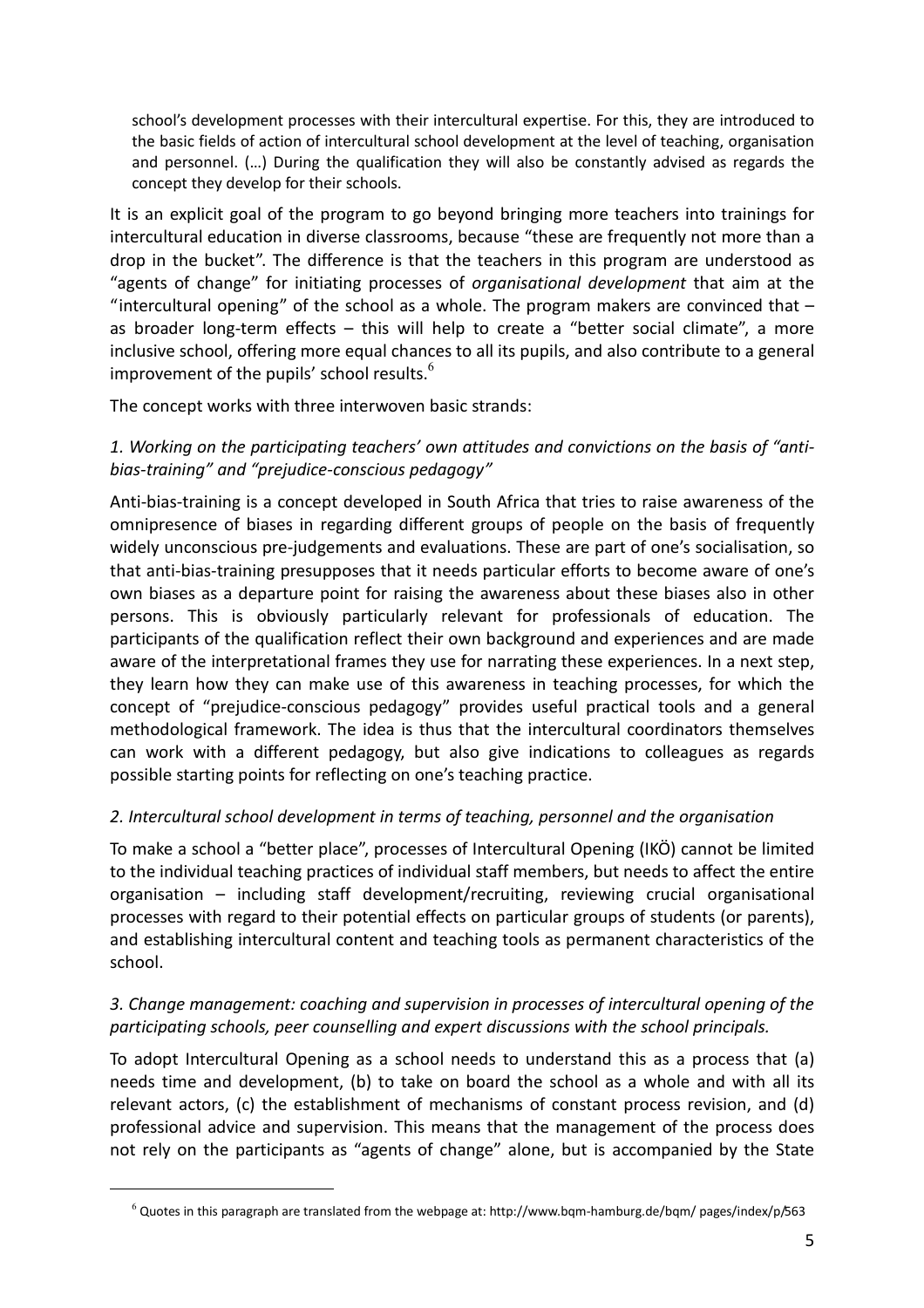Institute and the professionals who do the training with the teachers. Participation in the qualification already requires a statement of support by the school principals, so that the organizers can get in direct contact with them and offer additional coaching and accompaniment for the process. But part of this process is also to give the topic more weight and presence, which is partly achieved by upgrading the Intercultural Coordinators within the system of teacher salaries.

The training consists of 18 sessions and events that are spread over two entire school years – as the following box shows:<sup>7</sup>

#### **Termine 2016/2017:**

- 1. Fachtag Interkulturelle Öffnung Schule in **Zeiten von Flucht und Migration** Fr, 23.09.2016, 16-19 Uhr, LI, Felix-Dahn-Straße 3, Aula (öffentliche Veranstaltung)
- 2. Anti-Bias/vorurteilsbewusste Pädagogik Fr, 07.10.2016, 9-17 Uhr, LI, Moorkamp 3 Sa, 08.10.2016, 9-17 Uhr, Ll, Moorkamp 3
- 3. Anti-Bias/vorurteilsbewusste Pädagogik II Fr. 11.11.2016, 9-17 Uhr, Ll, Felix-Dahn-Straße 3 Sa, 12.11.2016, 9-17 Uhr, LI, Felix-Dahn-Straße 3
- 4. Fachgespräche mit Schulleitungen und Interkulturellen Koordinationen in der jeweiligen Schule November 2016 - Februar 2017
- 5. Interkulturelle Schulentwicklung I: Projektmanagement Fr, 09.12.2016, 9-17 Uhr, LI, Moorkamp 3
- 6. Interkulturelle Schulentwicklung II: Projektplanung Do, 12.01.2017, 16-19 Uhr, LI, Felix-Dahn-Straße 3
- 7. Interkulturelle/rassismuskritische Unterrichtsentwicklung

Do, 02.02.2017, 16-19 Uhr, LI, Felix-Dahn-Straße 3, Aula (öffentliche Veranstaltung für pädagogische Fachkräftel

Fr, 10.02.2017, 9-17 Uhr, KWB, Kapstadtring 10

- 8. Elternkooperation Do, 23.02.2017, 16-19 Uhr, LI, Felix-Dahn-Straße 3 (öffentliche Veranstaltung für pädagogische Fachkräfte) Do, 02.03.2017, 16-19 Uhr, LI, Felix-Dahn-Straße 3
- 9. Abbau von Bildungsbarrieren Do, 27.04.2017, 16-19 Uhr, Ll, Felix-Dahn-Straße 3
- 10. Fachaustausch neuzugewanderte Schülerinnen und Schüler Di, 11.05.2017, 16-19 Uhr, Ll, Felix-Dahn-Straße 3

j

#### **Termine 2017/2018:**

- 11. Öffentlichkeitsarbeit Do, 08.06.2017, 16-19 Uhr, LI, Felix-Dahn-Straße 3
- 12. Beratung im interkulturellen Kontext Do. 28.09.2017, 9-17 Uhr, Ll, Felix-Dahn-Straße 3
- 13. Vernetzung mit Kooperationspartnern/-innen für **Schulen** Do, 09.11.2017, 16-19 Uhr, LI, Felix-Dahn-Straße 3 (öffentliche Veranstaltung)
- 14. Interkulturelle/Interreligiöse Fragen in der Schule Do, 30.11.2017, 16-19 Uhr, Centrum Moschee, Böckmannstr. 40 (öffentliche Veranstaltung für pädagogische Fachkräfte)
- 15. Die Rolle der Interkulturellen Koordination und neuzugewanderte Schülerinnen und Schüler Di, 20.02.2018, 16-19 Uhr, LI, Felix-Dahn-Straße 3
- 16. Fachveranstaltung für Schulleitungen in der **ZEIT-Stiftung-Ebelin und Gerd Bucerius** Frühjahr 2018
- 17. Kollegiales Coaching: Schulentwicklung Mi, 10.04.2018, 16-19 Uhr, LI, Felix-Dahn-Straße 3
- 18. Zertifikatsverleihung/Projektpräsentationen und Informationsveranstaltung für den 4. Durchgang Di, 05.06.2018, 16-19 Uhr, LI, Felix-Dahn-Straße 3 (öffentliche Veranstaltung)



<sup>&</sup>lt;sup>7</sup> Source: Program folder (available at: http://li.hamburg.de/contentblob/3998718/d1d50dd264eee 8328726ff377a6b64ec/ data/download-pdf-flyer-3-qualifizierung-ik-2016-18.pdf)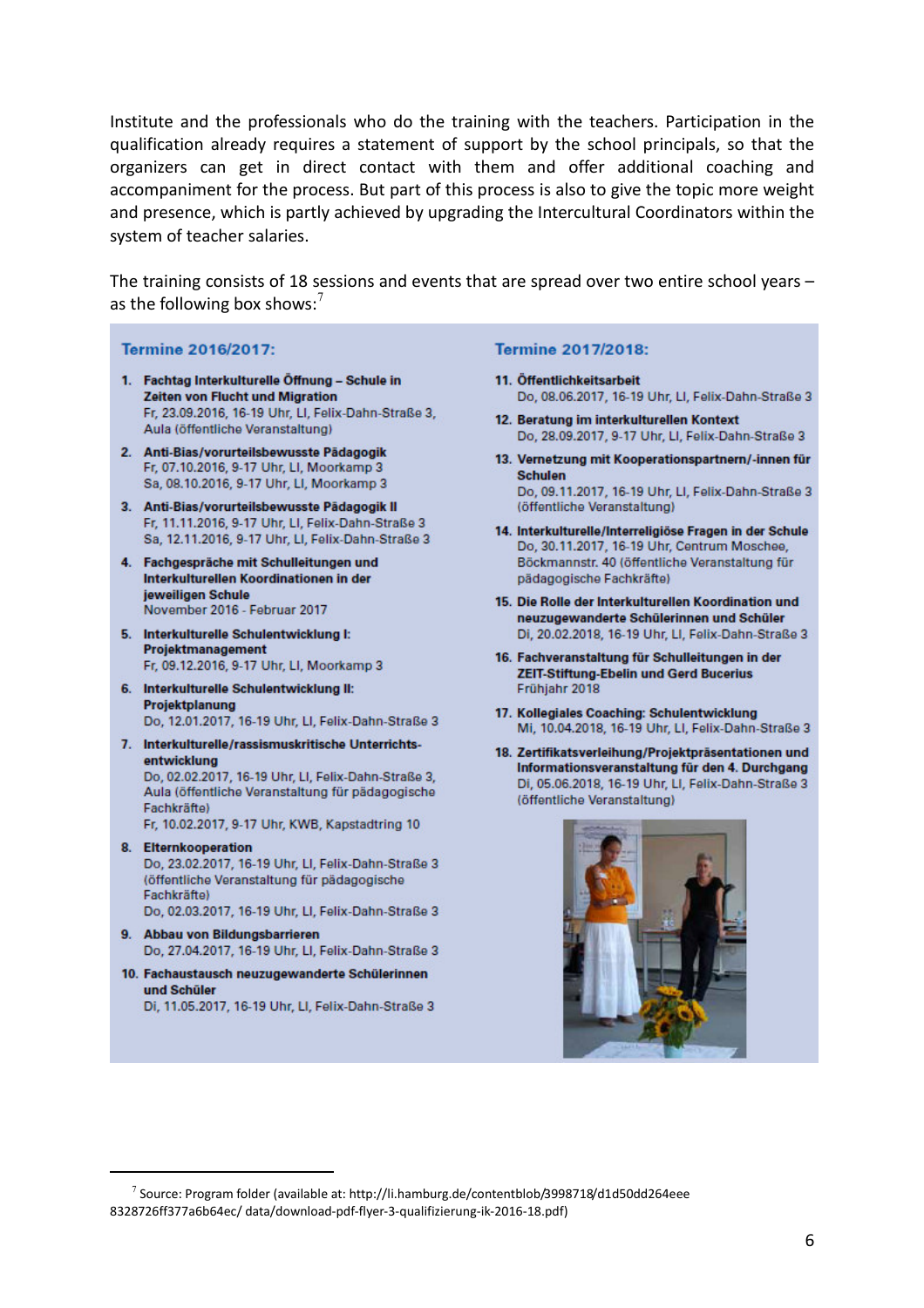The program includes seminars on different relevant topics, such as:

- Anti-bias/prejudice-conscious pedagogy I & II
- Intercultural school development I & II
- Intercultural/racism-aware development of teaching
- Cooperation with parents
- Lowering institutional barriers in education
- Dissemination
- Counselling in intercultural contexts
- Networking with non-school-based cooperation partners
- Interreligious issues in school
- Newly arrived children

They also include a number of public events (e.g. on intercultural education and networking with non-school based project partners), a visit to the main local mosque, a series of individual coaching meetings with the principals of the participating teachers' schools, and the final event of project presentations and handing-out the participation certificates.

The program was executed for the first time in 2012, and there have been two full circles realised. Currently, it is the third cycle that is going on. The total duration of this program has been rising over the three cohorts: from – originally planned – 60 hours in the first year to 98 hours in the current cohort. Each cohort consisted of 20 participants from different schools and different types of schools. It is not limited to secondary education and also not to specific tracks. Some particularly engaged schools have had more than one participant.

Teachers can only take part, if the school leaders agree and write support letters to the individual application that also includes a Letter of Motivation, giving emphasis in the access to the training to teachers with a particular commitment to the topic or a personal biographic connection. For this reason, there is an above-average share of teachers with a familial migration history among the participants. Until now, the interest in this qualification has exceeded the number of places by about the factor 2, so that the coordinators so far could select a particularly engaged and committed group of teachers.

This is important because the expectation is that the Intercultural Coordinators succeed in giving some "initial sparks" for a process of "intercultural opening" that involves the entire school. Obviously, this cannot be an individual task, and for this reason the applicants need to prove the readiness of the school leaders to support and actively take part in the process, including the coaching and professional advice offered by the project coordinators and experts to them. Despite the fact that effective change in schools tends to be a difficult, tiresome and long process – not least because of the many different actors that need to be taken on board (including teacher colleagues that might either not be convinced by the concept) – many schools have been since long directly confronted with the need to find or develop new concepts for providing good education to all their pupils, despite the increasing heterogeneity of the student force. The first step is therefore to identify the so-called "gems" and "construction sites" with regard to the process of "intercultural opening": what works (well) already and what still needs to be improved?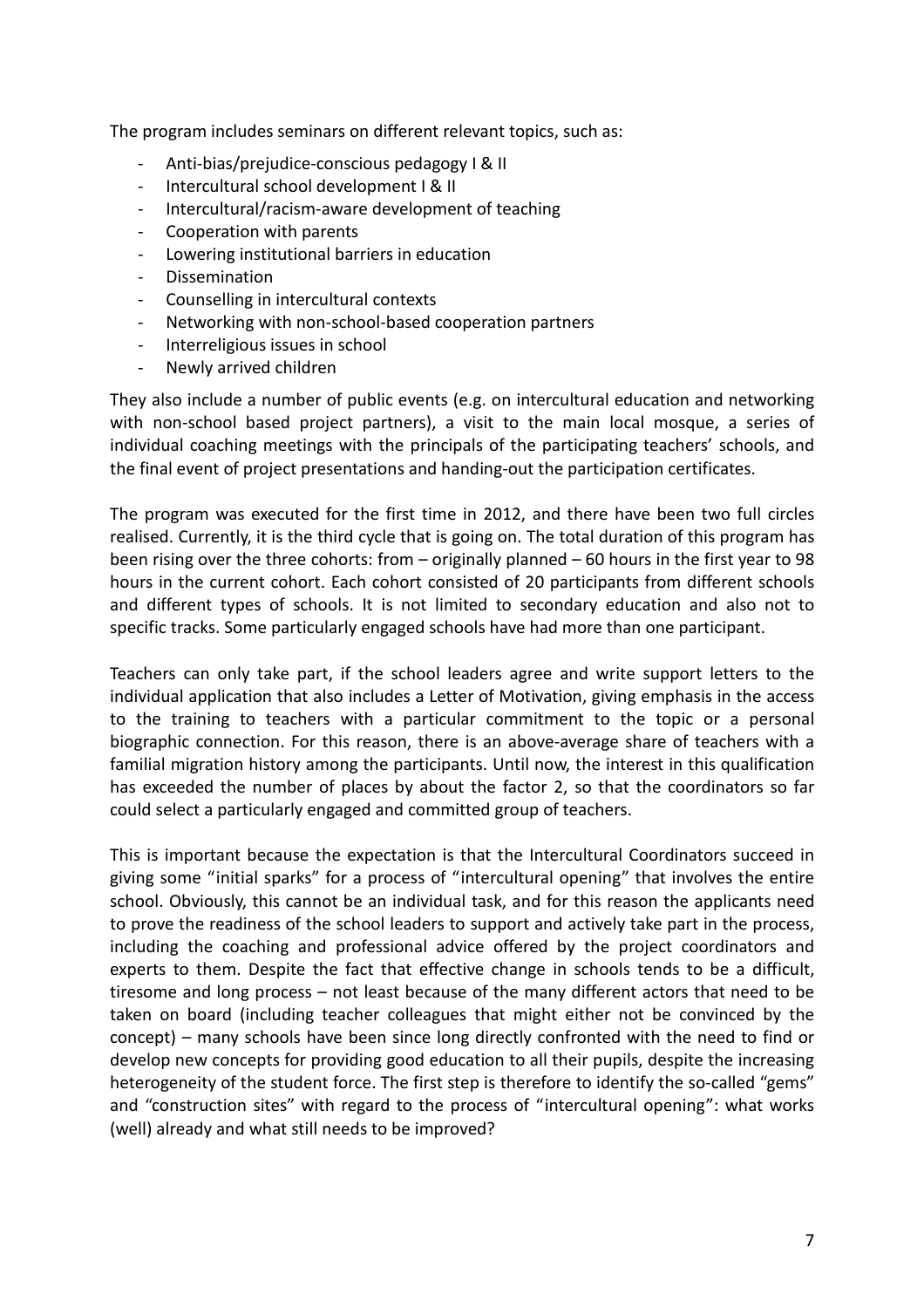## **Evaluation**

It speaks for the ambition for high quality that the qualification programme is being accompanied and evaluated by the Helmut-Schmidt-University in Hamburg since the very project start. The leading social scientist is Mechtild Gomolla, a distinguished expert in educational sociology with a strong research record in the institutional responses to immigration and diversity in the German school system.

The evaluation was done on two levels of observation: (a) analysing the programme itself and the process of qualification from the perspective of the participating teachers and their schools; (b) evaluating the approach and experiences of the intercultural coordination in the participating schools and reconstructing first processes of change at the level of the organisation, the staff and the pedagogical processes since the beginning of the data collection. Methodologically, the observation was based on qualitative interviews with the participants at three different moments and a few exemplary interviews with selected school leaders. Additionally, desk research was done in relation to the general educational policy and context conditions that would be considered as relevant for the general framing of the programme.

The evaluation was structured along the following topics:

- motivations and expectations among the participants
- evaluation of the personal development of competences with regard to (a) dealing with difference, discrimination and general ideals of justice, and (b) school and teaching development
- incorporation of the intercultural coordination into the institutional setting
- back-up by school leaders and feed-back from teaching staff
- (first) effects on the organisation and the teaching concepts

Since the evaluation was planned as accompanying the entire process, the following scheme shows the parallel phases of the qualification and the evaluation which was divided over three data collection phases:



In all three phases, interviews were done with the participating teachers, so that expectations could be collected as much as in-between impressions and a final evaluation. Additionally the organizers and project responsible persons and the school principals were interviewed, while accompanying document analysis was carried out through the entire process.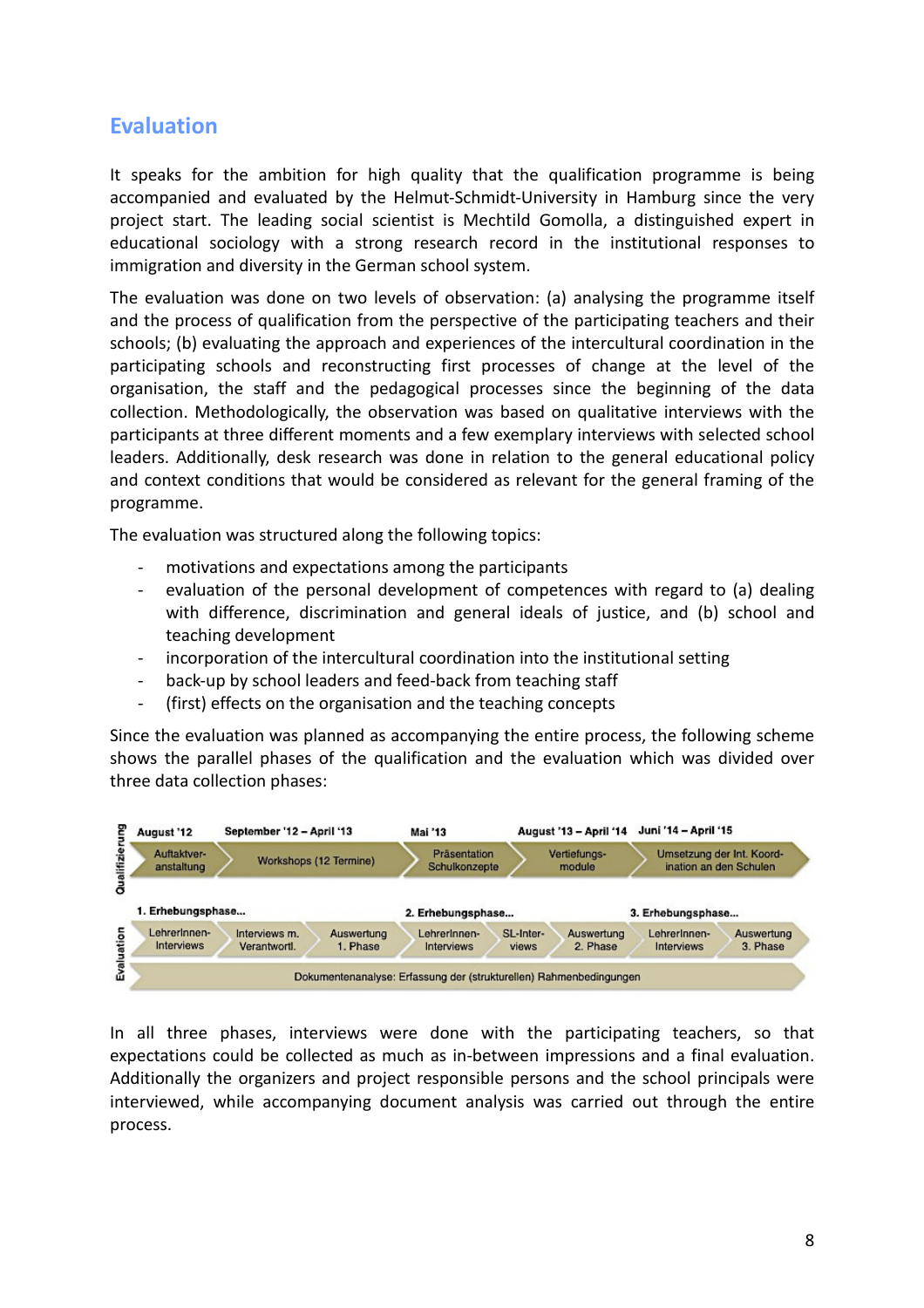### *Results*

l

Most participants were motivated by biographical aspects to apply for the qualification  $-$  not few of them because they also had a migration background in the family. But, at the same time, the qualification is also sufficiently ambitious to attract teachers who believe that it will increase their chances for better (and better-paid) jobs and/or to move into a position of more responsibility and weight. Finally, there is the intrinsic "political" motivation of wanting to provide their students means for moving ahead and being successful.

Many of the teachers believe that there is a need for change in their schools, especially in light of the changing demographics. As some teachers stated:

"I work at a school with very many children with a migration background. It is explicitly a topic in religion, but also implicitly. We have many problems with the different origins and do justice to them. In conflicts we see that there are different reactions and mechanisms, very different underlying behaviours which we cannot really grasp. And they make it difficult to communicate sometimes."

"I am teacher for special education with a specialisation in behavioural and linguistic problems, and I have seen several times there are many injustices going on in this field."

"First of all, I found out that my school is actually not doing anything in this area. And then I started to get some things going, but when you are all alone in this, it is very slow."<sup>8</sup>

The evaluation study summarises the main results as follows:

The teachers and the school principals evaluate the qualification very positively. The participants see it as a new and practice-oriented approach which contributed significantly to a broadening of their professional tools and repertoires. It is especially the combination of practical aspects in dealing with heterogeneity, discrimination and equal participation in class and the general pedagogical day-to-day with the competences for advice and process management towards intercultural school development and with more general theoretical insights into Intercultural Opening as a special and cross-cutting task in school development that is applauded.

The participants also highly valued the expertise and constant support offered by the organizers and trainers and emphasized the possibilities for networking and cooperation within the group of participants.

The participants also felt better sensitized for the role of cultural, linguistic, religious, and social diversity in the everyday interactions in school and reported having become more aware of needs in this regard. Especially the deeper understanding of mechanisms of discrimination triggered a process of self-reflection about own prejudices and biases, but also the diverse forms of discrimination in daily interactions within the school context and how they are also inscribed in the pedagogical and organisational setting (institutional discrimination). This also helped them to develop a more resource-oriented perspective on the differences between pupils and their specific needs.

Many participants also learned to see intercultural school development as an ongoing and

 $8$  All quotes in this report are taken from the evaluation report and were translated from German by the author. The evaluation report was published in August 2016 at the Helmut-Schmidt-Universität Hamburg by Mechtild Gomolla, Dorothee Schwendowius and Ellen Kollender (see reference list).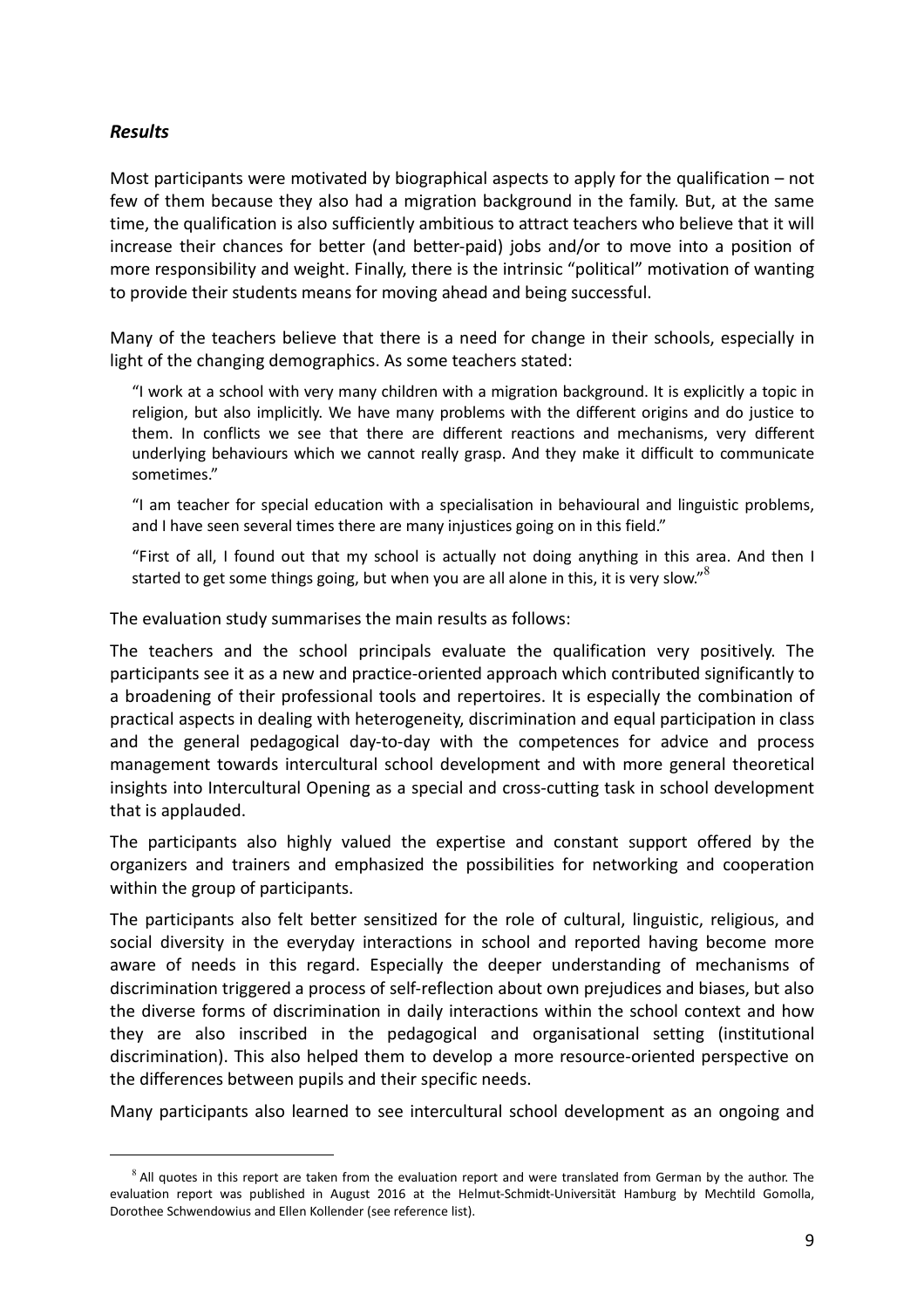long-term process, for which they received some tools and methods to get it initiated and bring it on a good track.

Also the interviewed school leaders applauded the concept of Intercultural Coordination as an important element for their normal school development. Especially in schools that are already engaged in different types of intercultural activities the Intercultural Coordination offers the chance to establish this function as a permanent position in the school organisation – and by this give the activities more value and prominence and have them better anchored in the organisation and its development, and in the day-to-day of school activities. The qualification also helped to establish the Intercultural Coordinators as the local experts in the field and have their professional advice widely accepted and sought after by their colleagues.

Another important aspect is the process of establishment of the Intercultural Coordination in the schools, which is conceived as an integral part of the two-year qualification. Here the evaluation report observes that different pathways were gone by the participants and their schools – also taking into account the different specific situations at the schools.

The range goes from a rather informal sharing of knowledge and information with colleagues in everyday interactions to much more formal strategies, such as the joint detection of needs for action and the instalment of working groups on specific topics. In general, it is especially the official nomination of the Intercultural Coordinators for participation in the formal steering bodies of the school and the explicit visibility of the function within the school and to the outside that are important steps for establishing the Intercultural Coordination as a new organisational element in the schools. Most of the participating teachers got granted a reduction of their teaching load for the period of the qualification, but it is very positive that many of them continue to have a reduction of one or two teaching-hours per week to be dedicated to their new function. Some of them were even promoted to a higher ranking salary group in connection to their function as Intercultural Coordinators.

Still another important aspect is whether there are (first) visible effects of the training and the new function at the level of the pedagogical and organisation settings. Here, the evaluators observe an increased visibility and attention to the field of Intercultural Opening and an intensivation and support to already existing processes. The school leadership is encouraged to intensify existing activities and to recruit more teachers with a migration family history. Those participants who did not have any formal responsibility for processes of intercultural opening at their school before beginning the qualification – many of them actually teachers of immigrant background – experienced a remarkable increase in legitimation in their engagement so far.

Participants started to make use of the ideas and tools transmitted in the different modules of the qualification in order to adapt their teaching to working with heterogeneous groups of learners and to design their teaching material in ways that reflect a critical reflection on discrimination – especially by using elements of the anti-bias training.

The training also helped to improve the dialogue with the parents of immigrant origin and create better opportunities for participation for them – also by creating more attention for their needs, wishes, fears and critique at the school. The participants try out different ways and concepts to lower the thresholds for active participation of immigrant parents and bring them closer to the school, especially those with a rather distant and critical stance towards the school so far.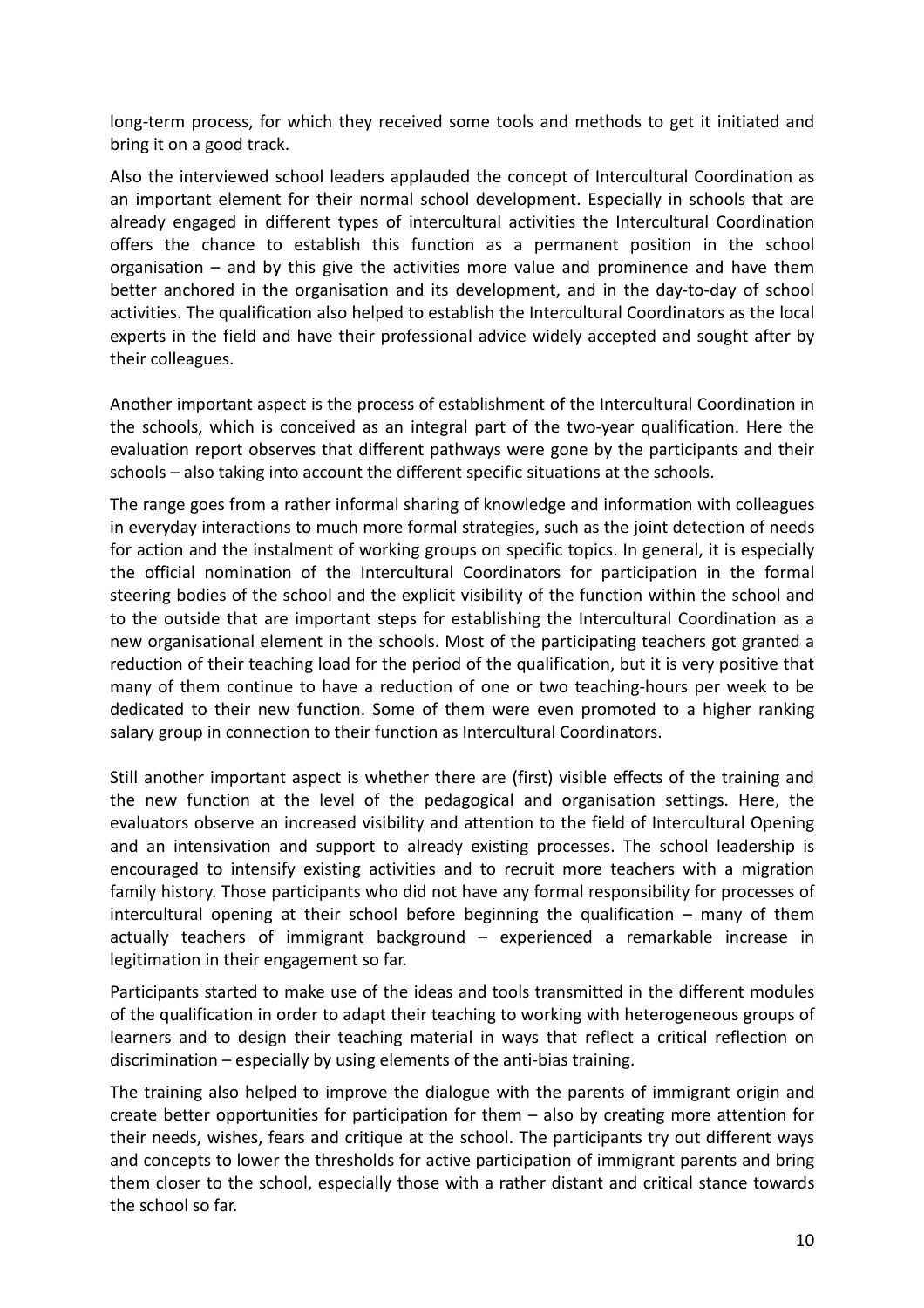The qualification also led to increased networking activities with non-school-based actors and organisations in the surrounding neighbourhoods.

The evaluation study concludes that qualification meets specific needs for action that are perceived in the schools and wishes for professionalisation among the participants with regard to dealing with difference and discrimination. To have formulated the explicit objective of intercultural opening via intercultural school development takes up nation-wide and regional recommendations and decisions by the relevant political bodies to incorporate them also in the so-called "third phase" of teacher education, i.e. further education after the completion of the university studies and the compulsory internship period after the "first state exam". The training is based on scientific knowledge and well thought-out in terms of concept, organisation and methods. Especially the combination of qualification and training for teachers with school development in relation to dealing with difference and discrimination can be considered an innovative strategy. The study concludes that the purpose and aims of the training were fulfilled.

It is obviously still too early to finally assess the long-term effects and sustainability of the implementation, but it seems already safe to say that the Intercultural Coordinators can effectively become "motors of change" in their respective schools. It has proven to be a good idea to start with the first steps of implementation already in the course of the training, so that an almost immediate transfer of the acquired knowledge and competences to the practice is possible. Another important factor for the success of the program has been the early incorporation of the school leadership and offering them consulting and advice by the experts at the two organising organisations independently from the actual training. This has helped a lot to install the Intercultural Coordination permanently in the school organisation.

The first school development measures have been mainly targeting teaching methods and materials in the direction of teaching and in-class interactions that are sensitive to differences and discrimination, closer cooperation with parents and the construction of cooperation structures in the schools and between them and their surroundings. The connected transparency has helped creating more security among the participants, better coordinated and systematized strategies, and more synergy effects with other crucial development processes (e.g. the inclusion of pupils with disabilities). Many participants even report an improved social climate in their schools which they believe to be caused by more attention and valuation of heterogeneity.

On the basis of these outcomes, the evaluators formulate four central recommendations:

- 1. Further develop the contents of the concept and training, especially incorporating more explicitly questions of school outcomes, achievements and the equality or justice of chances into the strategy of intercultural opening. This should also include concepts for promoting professional reflexivity in the teaching staff in relation to difference and discrimination;
- 2. an even stronger participation of the school leaders in the program
- 3. the implementation of sustainable structures for the professional and collegial support of the Intercultural Coordinators after the end of the training;
- 4. the establishment of the program as a permanent and long-term (financially) guaranteed tool for teacher education and school development.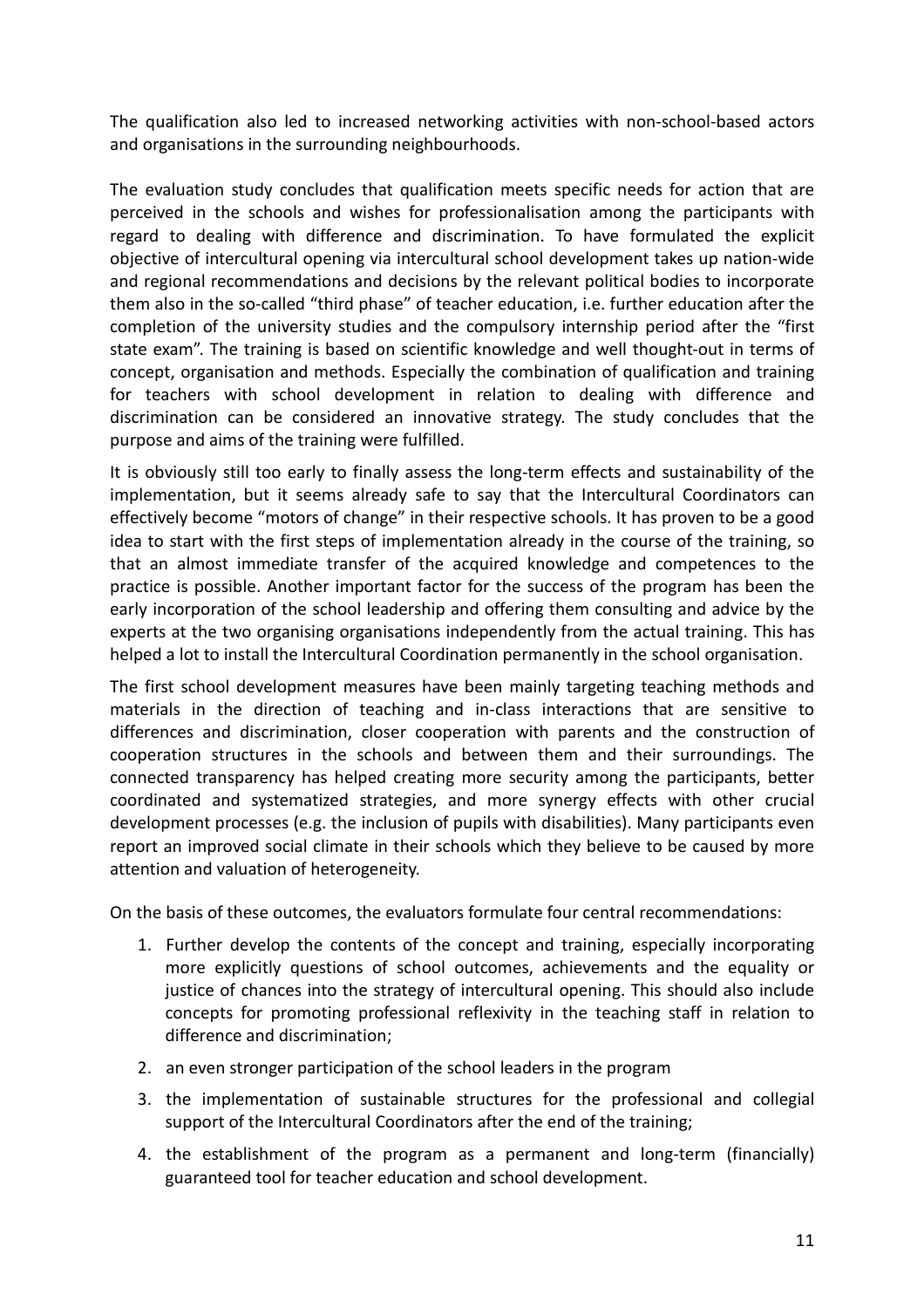And also the overall evaluations of the participants are not only positive, but underline the need for mainstreaming the approach within the school system in Hamburg. Here are some corresponding statements from the evaluation report:

"What really stayed in my mind is the conversation with the school leadership. That was something that represented to me all the in-depth part of the qualification. That was really good, because my school leaders had to be prepared and think about the topic, so that was very helpful. They had to have an idea about my work, my perspective, and that made them become aware, how much was already going on, and what still did not work well, and what would have to be done to advance on this. I found that very helpful."

"I don't know, but the most important and also most emotional part was definitely the anti-biastraining in the beginning. I mean, I had done that already twice, so I more or less knew what was going to happen and that it has this special effect. People are normally not aware that they may be discriminating, and that's shocking for them to know, so that all kinds of emotions come up. And that was very exciting again. … I think that there cannot be enough of these trainings and I would wish that not only the participants of this program have to do it, but ideally also all my school colleagues."

"When you want to get processes started and than you have to experience that there is resistance – how do you deal with this? … It was really new to me and very useful that I learned how to trigger reflection by the way you pose questions."

"What I liked really a lot and make use of it very frequently in practice was the course on counselling. What got a sheet of paper, how to pose questions in counselling situation. So, you don't tell people, what to do, but you show them the possibilities and options for dealing with a specific situation. I really liked that a lot. "

"I was very happy when I heard that it was also about school development, because  $-$  actually  $$ that is the only way to go. It's not a question of 'doing good' alone; it only makes sense in connection with the development of the school as a whole."

"I was really surprised that, although the qualification was not over yet, things already started. That was much more than we expected, I have to admit that very clearly. And it was also quite unusual."

## **Conclusion**

The qualification program can be considered a valuable good practice in three important aspects:

- 1. *it addresses specific needs* among teachers and in schools as organisations;
- 2. *it is well conceived* in the sense of answering the needs and meeting the expectations of the participants, but also being ambitious and theoretically well-founded;
- 3. *it works* as much with regard to providing the teachers with tools and methods for their daily practice as with the aim to give an impulse for an organisational development that changes schools as a whole.

Since the overall topic and aim of the program is basically valid for almost any educational setting in the Western world (and beyond), its success factors are transferable to other settings too, particularly in Western Europe, where the demographic development is very similar – as is the departure point of educational systems, which were not originally constructed and conceived for dealing with cultural and ethnic diversity. What makes this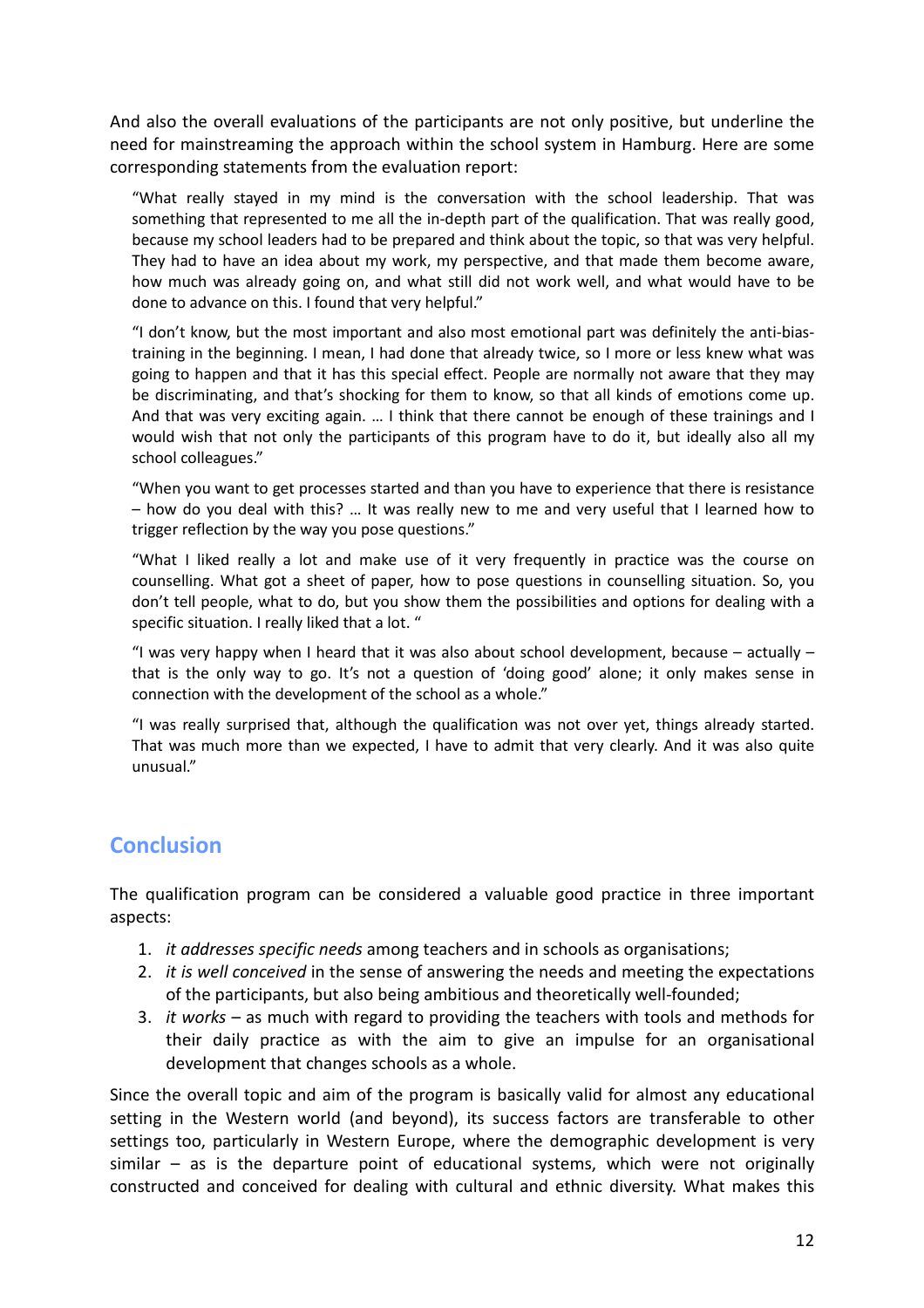and other programs additionally interesting and relevant is the fact that they also account for those aspects of diversity that are not migration-specific, but intersect with migrationinduced heterogeneity, such as e.g. gender, sexual orientation, and social class. Initiating processes of school development that make schools a better place for the children of immigrants thus also has a high potential for making it also a better place for girls, kids from poor families, and youth that has discovered being homosexual – or in other words: better schools.